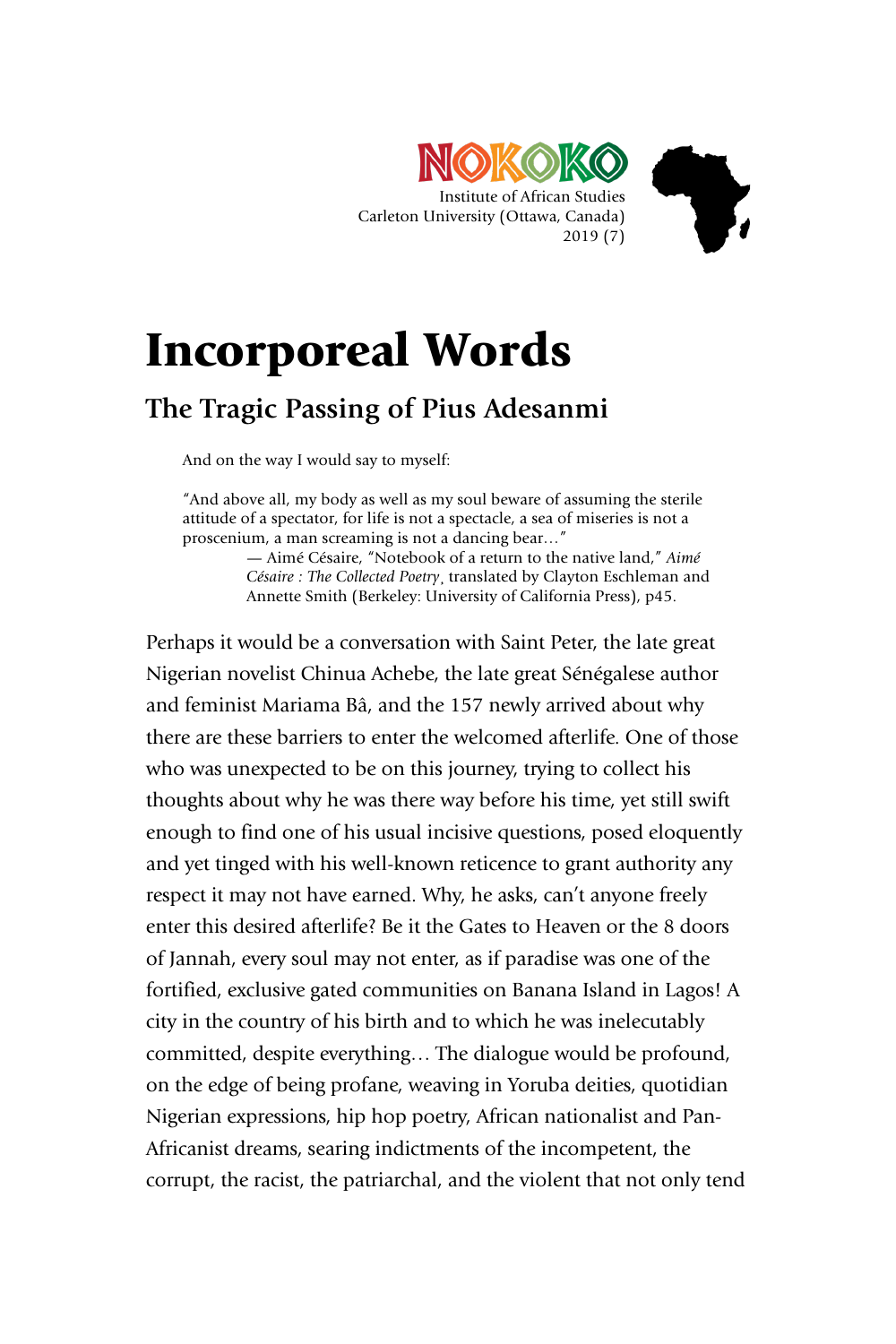to overdetermine postcolonial African governments – like the colonial regimes before them – but also are widely found in the ohso-comfortable so-called Global North, likely bringing in as a casein-point the recent coming-to-light of the brazen attempts by the Trudeau Liberal government in Canada – where this newly arrived had lived, taught, and also was a citizen – to interfere in prosecutorial decisions to ensure that the Canadian multinational engineering giant, SNC Lavalin (already found guilty for a slew of other corruption cases, even having many of its subsidiaries being debarred by the World Bank for ten years in 2013, see, e.g., Garossino 2019) is not prosecuted for allegedly paying millions of dollars in bribes in return for billions of dollars in contracts to the murderous Gaddhafi family when they controlled Libya. It would be literate and literary, cogent and contemplative, allegorical and deeply historical, with the phatic thrust aiming to force the reader to appreciate the depthless complexities of life that marks "Africa" inside and outside the continent, to fight against the multitudes of injustices, and to empathize with the human dreams, trials, and tribulations of the living….

But this is but speculation on my part, trying to imagine how Pius Adesanmi would write about the untimely, numbing loss of his passing in the tragic crashing of the Ethiopian Airlines flight from Addis Ababa to Nairobi on March 10th, 2019. His rich and imaginative prose and poetry directed always to the many pressing topics of African Studies were unparalleled in multiple ways, as he drew on an incredible depth of knowledge of literature, literary criticism, history, cinema, politics, philosophy, the humanities writ large, mass-mediated current events, and slivers of everyday life in Nigeria, other parts of Africa, Europe and North America. From his 2002 doctoral thesis in French Studies at the University of British Columbia (Adesanmi 2002) to his award-winning book (*You're Not a Country, Africa*, see Adesanmi 2011), from his articles over a decade ago in *Pambazuka News* (founded by one of our *Nokoko* board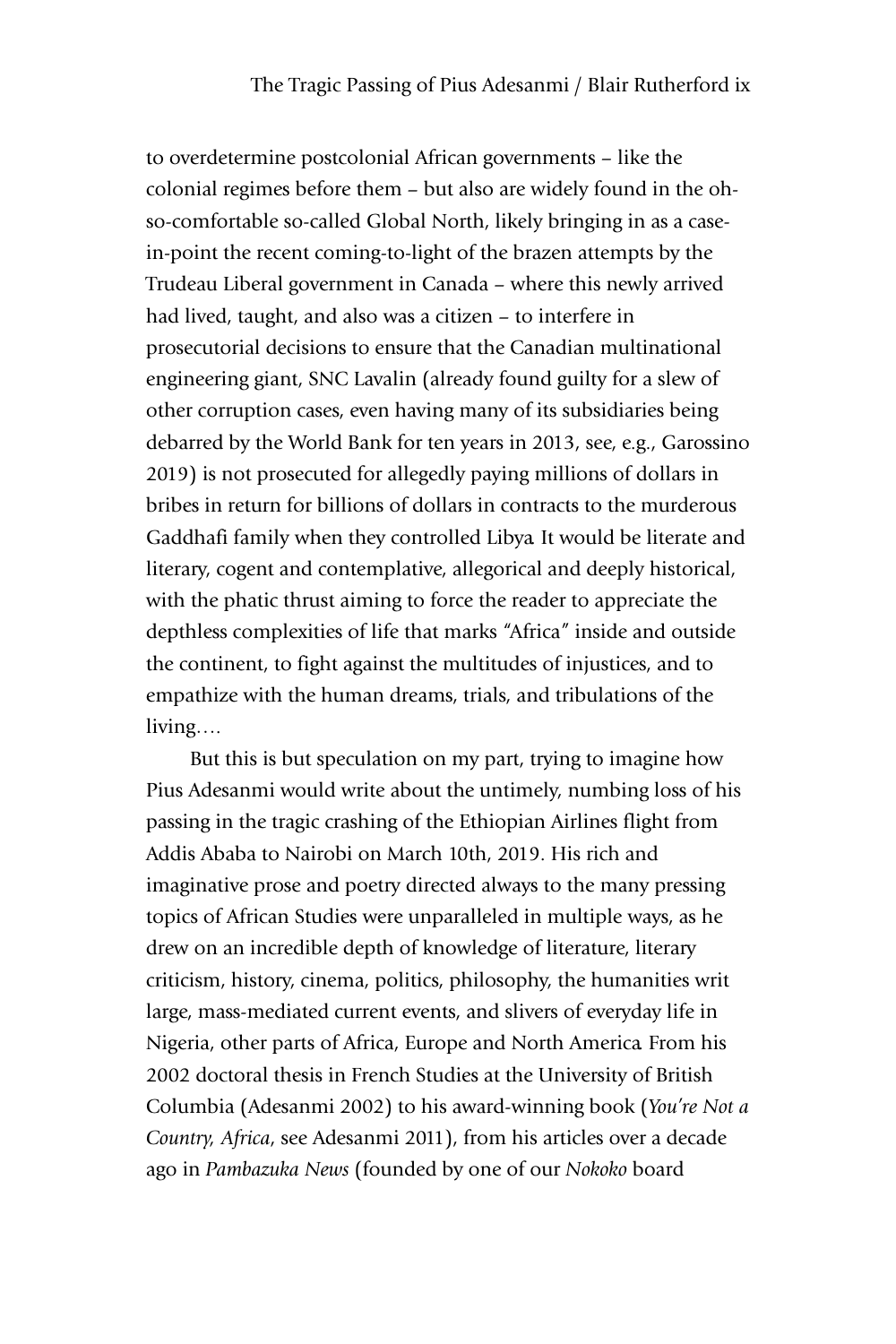members, Firoze Manji) that provocatively challenged many prejudices and inequalities within African countries and beyond (including the canons of feminist literary criticism in "Disappearing Me Softly: An Open Letter to Sandra M. Gilbert and Susan Gubar," Adesanmi 2007, which was one of my favourites) to the brilliant eviscerations of Nigerian politics, economics and sociocultural dynamics as a committed, sympathetic, deeply attached but profoundly disappointed observer in important Nigerian online news outlets like *Sahara Reporters*, *Premium Times*, and longestablished papers like the *Nigerian Tribune*, let alone his books published in Nigeria (like his 2001 collection of poetry *The Wayfarer and Other Poems* and his 2015 *Naija No Dey Carry Last*, see Adesanmi 2001, 2015) and innumerable social media postings engaging with tens of thousands of followers and beyond, along with endless other examples within a "from/to" rhetorical device, Pius was a public intellectual *par excellence* of African Studies, Nigeria, the world… and one that was viscerally connected to Carleton University's Institute of African Studies and its open-access journal, *Nokoko*.

Professor Pius Adesanmi of Carleton's Department of English and Director of the Institute of African Studies has been, was (as it is too hard at this moment to think of him in the past tense), a founding member of the *Nokoko* editorial board. He not only provided intellectual support, editorial reviews, and boundless energy to our publication but he also is deeply implicated in some of our future endeavours. As we will be discussing shortly on our website, *Nokoko* is building on our revised Mission and Vision Statement<sup>1</sup> with a number of exciting initiatives to broaden our reach and our ability to provide different ways for new and novel voices concerning Africa and its diasporas to be heard. One of these initiatives is to gather some articles published in our first five issues

-

<sup>1</sup> Please see carleton.ca/africanstudies/research/nokoko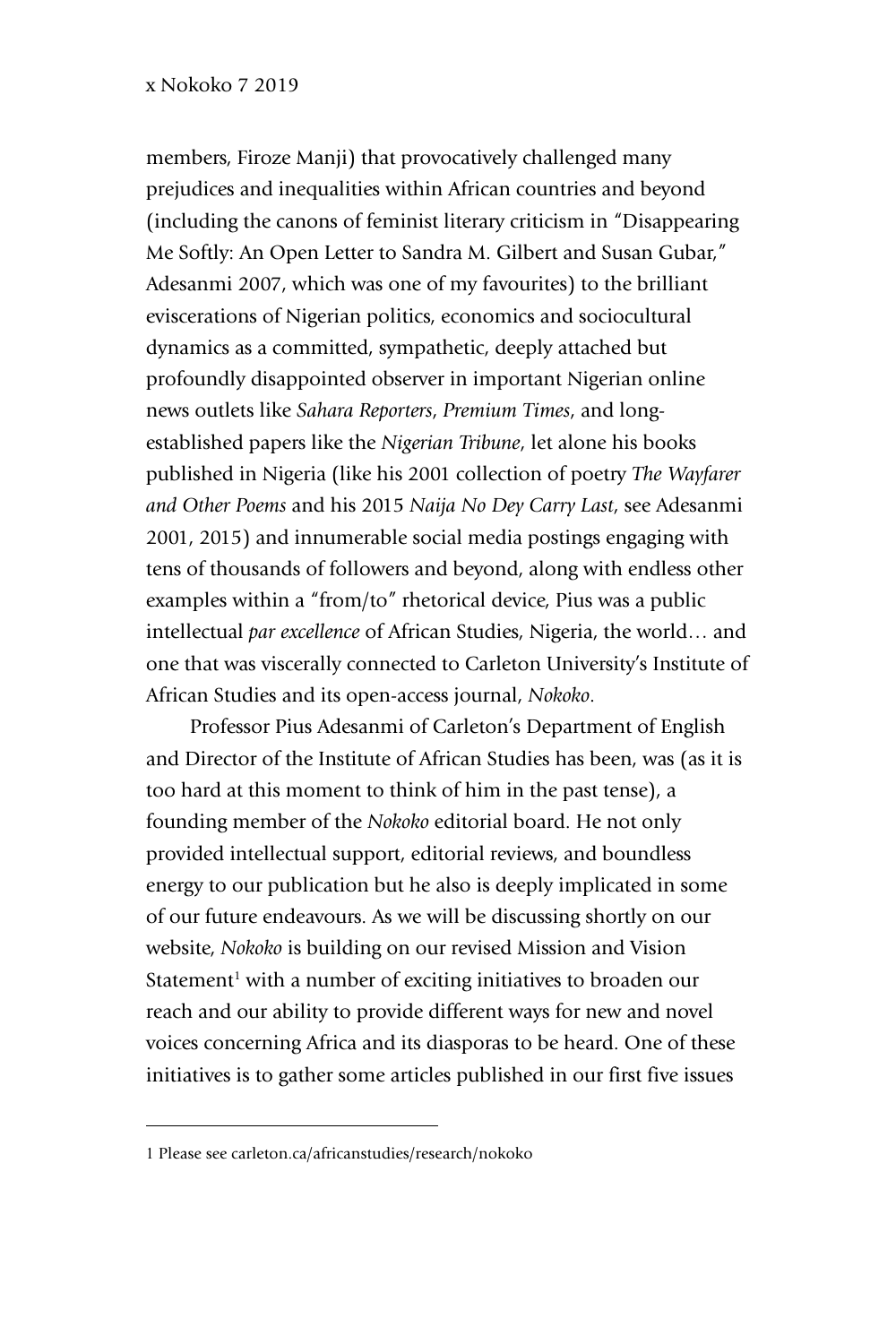into a book, an idea that Pius came up with as a way to both mark the early, formative years of *Nokoko* as well as the tenth-year anniversary of the founding of our Institute of African Studies. While he was busy organizing a conference to mark the anniversary tentatively scheduled for October 2019 (which I strongly suspect may become one of many tributes to Professor Adesanmi), I had been writing part of our Introduction for this edited book, *Africa Matters: Cultural politics, political economies, & grammars of protest*, to be published by Daraja Press. I sent him my incomplete and quite incoherent draft by email on Thursday, March  $7<sup>th</sup>$  to have him read, revise, and add his own words and thoughts. He soon emailed me back saying "I leave for Nairobi on Saturday. Plenty of inflight reading and working time!" to which I replied the perfunctory "travel well"; a convention to which I say without thinking and to which I assume would happen automatically, save for this unforetold disastrous trip….

Pius's words in his innumerable writings, the recordings of his talks (some of which are found on the Institute's YouTube channel<sup>2</sup>), and the memories so many of us, from near and far, have of him will continue to inspire, to help us hone our analyses, our writings and our actions within African Studies, *Nokoko* included. But it is unfathomable to think that he will not physically be here in person or behind the keyboard or on his phone to discuss, debate, strategize, plan, commiserate, with his intense focus on the academic, the work, the serious, always leavened with his deep humour, delight, and *joie de vivre*.

Mourning practices are intensely cultural and often highly gendered, with particular bodily, sartorial and linguistic expressions of affect and practices of grief typically marked for women and men, for different family members, friends, dignitaries. Like all things

-

<sup>2</sup> Please see www.youtube.com/channel/UCTuiOo9K4adr5FeyLycW77w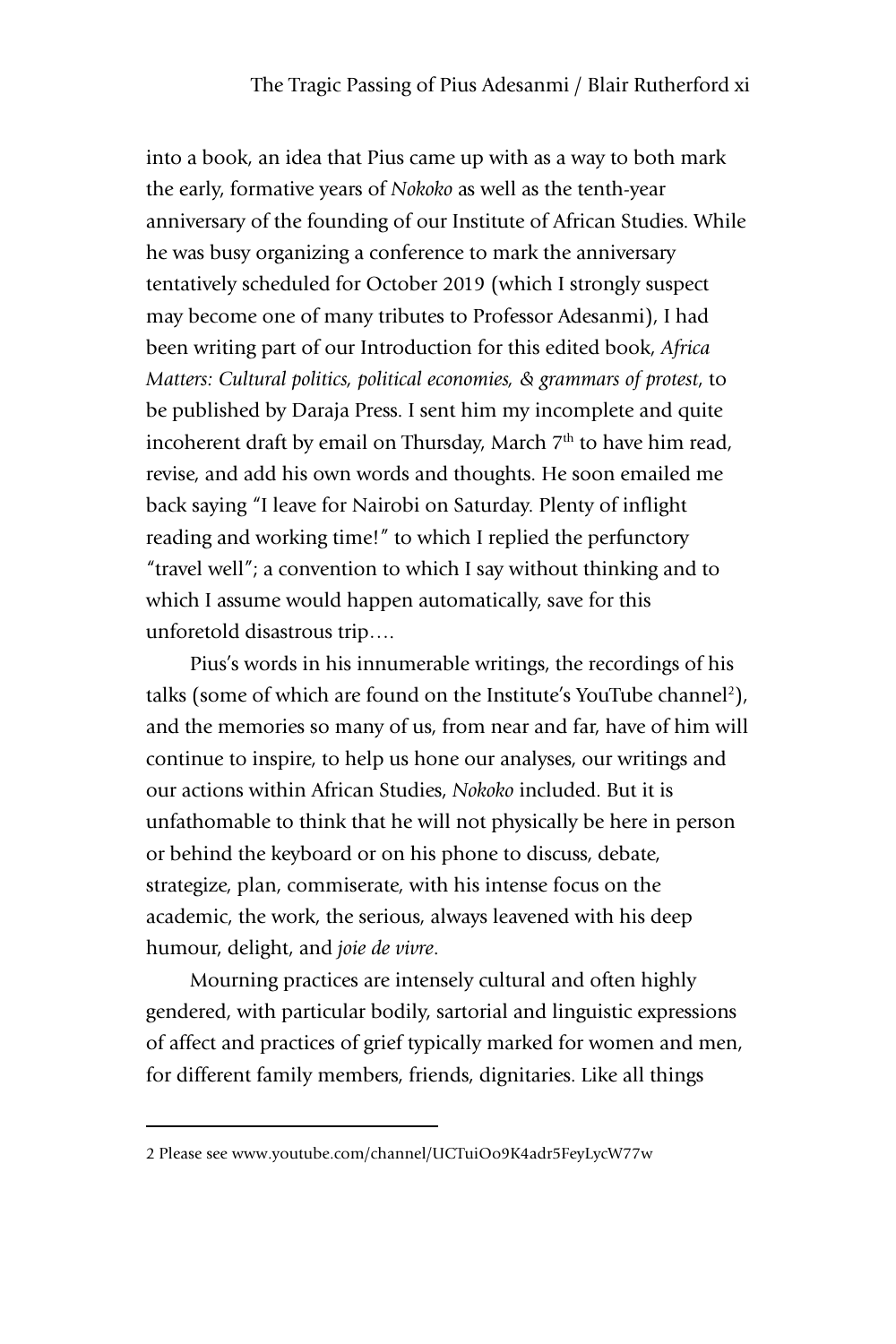cultural, there is usually a great hybridity, even if (perhaps, especially if) they are said to be defined by particular religious, cultural, national traditions. The grieving is always intense for tragic deaths and for someone with Pius's great stature and regard, it has spread incredibly wide as one has been witnessing in the many digital worlds.

One practice that comes to me during this time of such numbing grief is the ChiShona expression of condolences, *kubata maoko*, to grab the arms. From my interpretation of this phrase and experiencing its use in Zimbabwe, it articulates the giving of physical support to those whose normal control of their bodies has given way in this time of intense shock. It also underscores the solidarity one has with others as we all try to work through the indescribable loss of a loved one, a friend, a colleague, an inspiration, a voice. The physical and virtual arms seeking to support each other now are innumerable, a testament to Pius's brilliance in so many ways. This is but one small expression of such solidarity of what will be many tributes we do in his honour here at *Nokoko*.

> *— Blair Rutherford, Editor of Nokoko, Berlin, Germany*  March 11, 2019

## References

- Adesanmi, Pius. 2002. Constructions of Subalternity in African Women's Writing in French. PhD thesis. Vancouver: University of British Columbia.
- Adesanmi, Pius. 2001. The Wayfarer and Other Poems. Lagos: Oracle Books.
- Adesanmi, Pius. 2007. "Disappearing Me Softly: An Open Letter to Sandra M. Gilbert and Susan Gubar." Pambazuka News, 3 October, https://www.pambazuka.org/governance/disappearing-me-softlyopen-letter-sandra-m-gilbert-and-susan-gubar; date accessed: 11 March 2019.